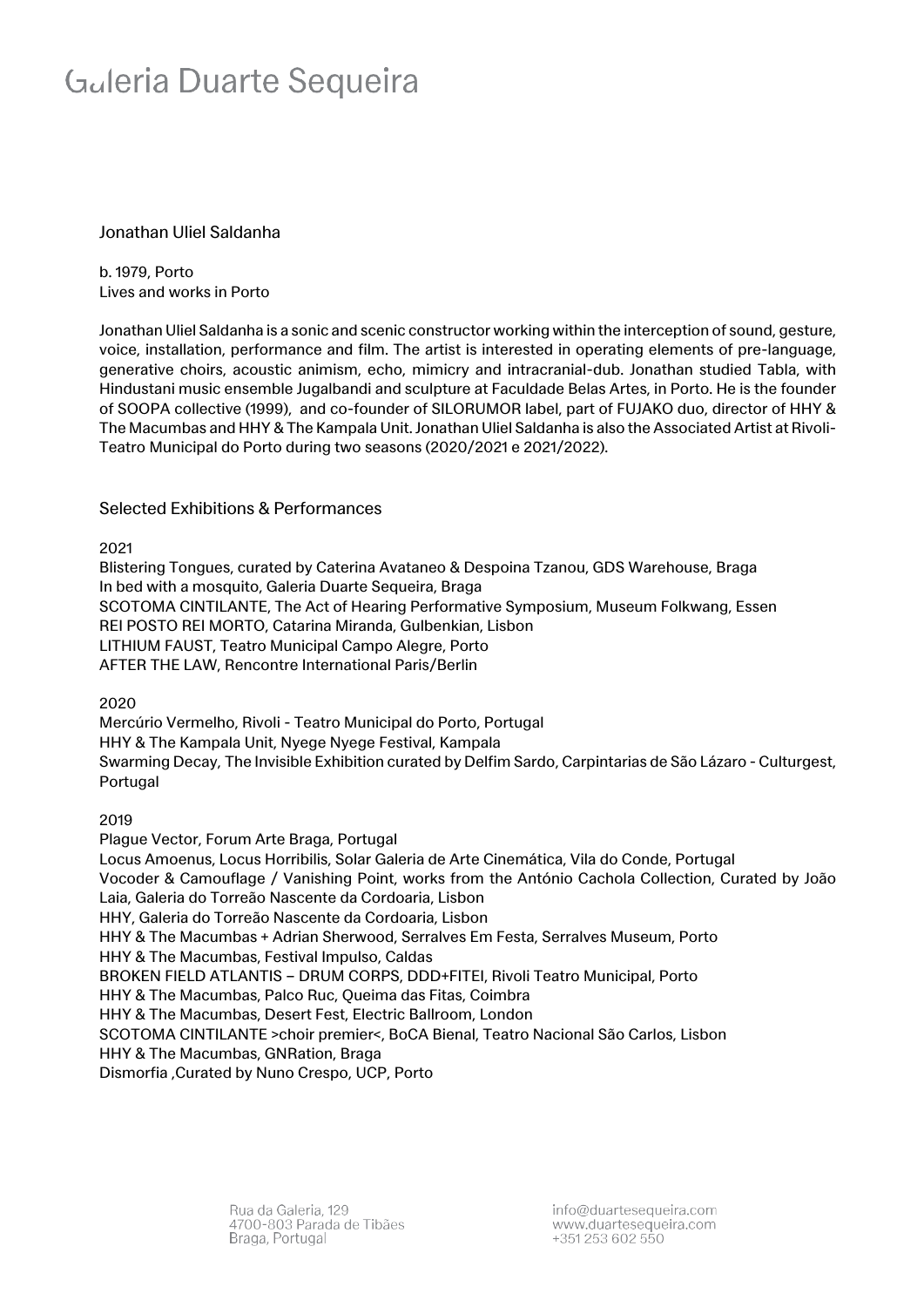### Galeria Duarte Sequeira

BEHEMOTH REPUBLIC, Geometria Sónica at Arquipélago, Centro de Artes Contemporâneas, Açores HHY & The Macumbas, Casa da Música, Porto SØMA — Rivoli Teatro Municipal, Porto

2018

HHY & The Macumbas, Understage, Rivoli Teatro Municipal, Porto SØMA, Festival Temps d'Image, Culturgest, Lisboa HHY & The Macumbas, OUT.FEST, Barreiro Ideal Records Aniversary, Joachim Nordwall & Jonathan Saldanha, Passos Manuel, Porto HHY & Kampala Unit, Nyege Nyege Festival, Jinja, Uganda Moor Mother & Jonathan Saldanha, Festival Curtas de Vila do Conde HHY & The Macumbas, Aveiroshima, Aveiro Portugal Profanação: Metodologia Prática, Faculdade Belas Artes do Porto ANOXIA — Geometria Sónica exhibition at Arquipélago Centro de Artes, Açores From Afar It Was An Island, Festival Dias Da Dança, Porto HHY & The Macumbas, ARARA/ZDB, Lisboa Portugal Tactics Of Decay, performance with Catarina Miranda at Festival Dañs Fabrik, Brest, France

Russos & Jonathan Saldanha, Festival Rescaldo, Culturgest, Lisbon, Portugal Aquecimento Paralelo, LA MÉLANCOLIE DES DRAGONS from Philippe Quesne, TMP Rivoli, Porto, Portugal HHY, Musicbox, Lisbon, Portugal Vocoder & Camouflage: Tactis Of Decay — Passerelle Centre d'art Contemporain Brest, France

2017

ANOXIA — Bienal Ano Zero, Coimbra AFASIA TÁTICA — Culturgest, Porto O POÇO — Festival DDD, Rivoli Teatro Municipal do Porto, Portugal PLETHORA — OUT.FEST, Barreiro OXIDATION MACHINE — Serralves em Festa, Porto 2016 / DoDisturb Palais de Tokyo, Paris

2016

Sibilo Reflexo — for Banda Marcial da Foz do Douro, Espírito do Lugar, Porto

2015

Silvo Umbra — for Santa Cecília Choir, Festival Circular, Vila do Conde

2014

DEL — for voice trio, electronics and viola, Fórum do Futuro, Porto Sancta Viscera Tua — Igreja Santa Clara, Porto / Igreja São Francisco Guimarães

2013

Jungle Machine — Serralves, Porto 2010 / Festival Accès(s), Pau, France 2013

2012